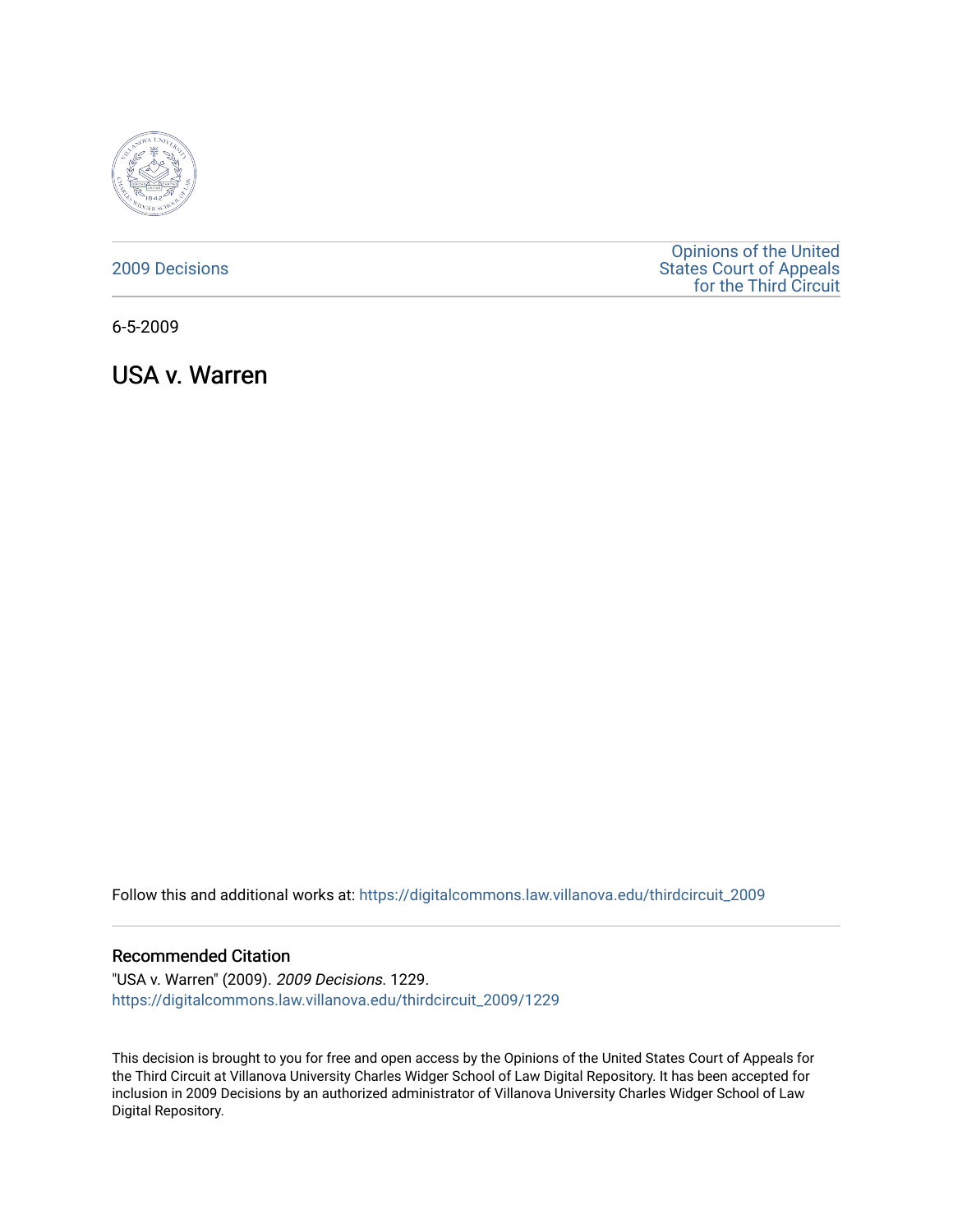#### **NOT PRECEDENTIAL**

# UNITED STATES COURT OF APPEALS FOR THE THIRD CIRCUIT

No. 07-4127  $\overline{\phantom{a}}$ 

 $\overline{a}$ 

 $\overline{a}$ 

 $\overline{a}$ 

## UNITED STATES OF AMERICA

v.

DARRELL E. WARREN,

Appellant.

On Appeal from the United States District Court for the Middle District of Pennsylvania (D. C. No. 06-cr-00350-2) District Judge: Honorable William W. Caldwell

Submitted under Third Circuit LAR 34.1(a) on February 6, 2009

Before: RENDELL and ROTH, Circuit Judges and HAYDEN\*, District Judge

(Opinion filed: June 5, 2009)

 $\overline{a}$ 

 $\overline{a}$ 

 $\overline{a}$ 

## O P I N I O N

 <sup>\*</sup>Honorable Katharine S. Hayden, United States District Judge for the District of New Jersey, sitting by designation.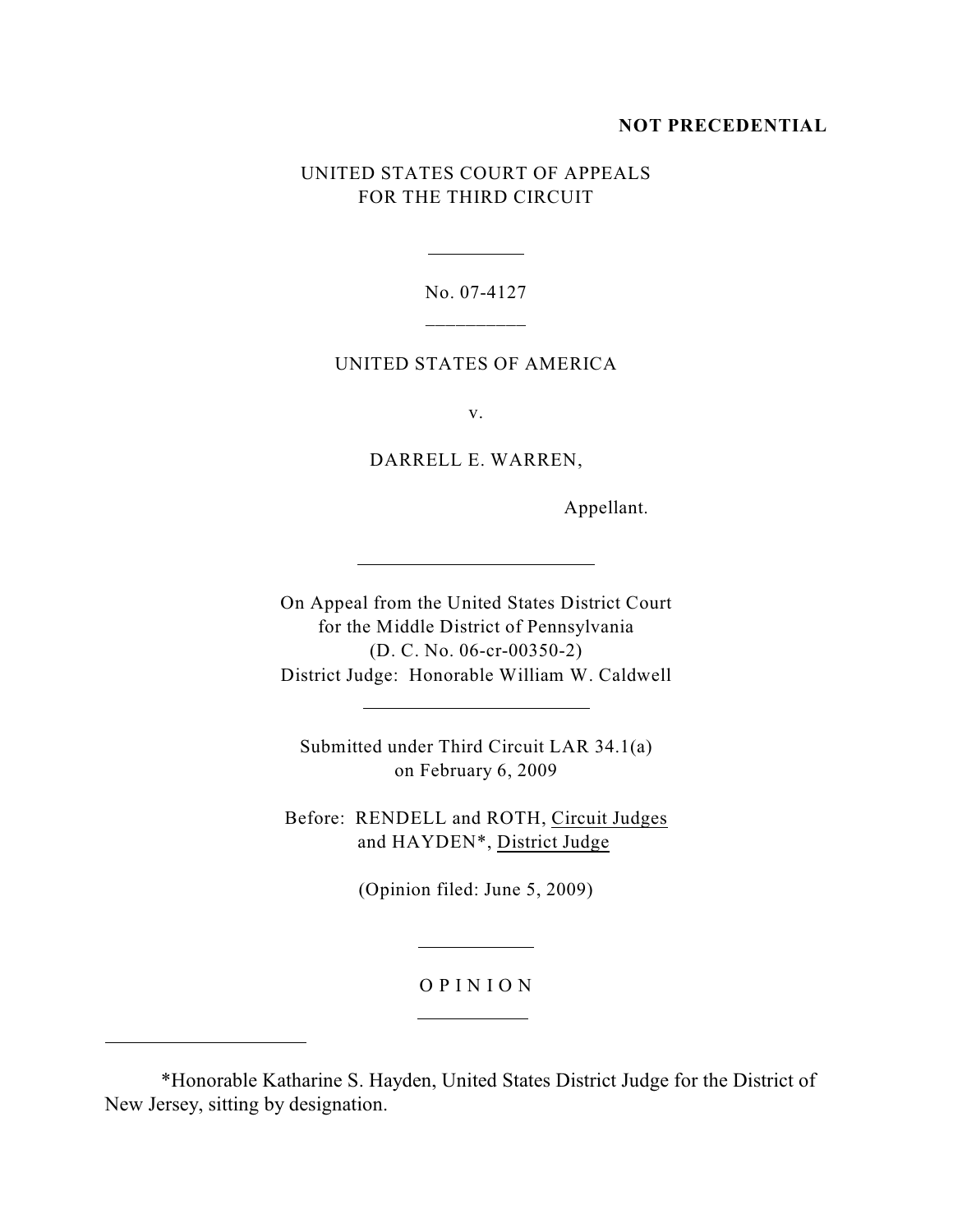**ROTH**, Circuit Judge:

Darrell E. Warren pled guilty to violating 21 U.S.C. § 846 (conspiracy to distribute and possession with intent to distribute cocaine hydrochloride and 50 grams and more of cocaine base). Warren received a 168-month prison sentence, a \$1,500 fine, a \$100 special assessment, and a five-year period of supervised release. He timely appealed to this Court, and while the appeal was pending, he filed a petition for resentencing under 18 U.S.C. § 3582(c)(2) with the District Court. The District Court stayed the motion pending this appeal. We will affirm the judgment of conviction, and we will remand this case to the District Court to consider the merits of his  $\S 3582(c)(2)$  motion.

In the appeal of his conviction, Warren suggests that his plea was not entered into knowingly, intelligently, and voluntarily because he thought he was pleading guilty to Count III of the original indictment rather than Count IV of the superseding indictment. This claim is untenable. It is clear from the transcript of the sentencing hearing that his plea was entered in accordance with the applicable constitutional requirements of *Boykin v. Alabama*, 395 U.S. 238 (1969), and the requirements of Federal Rule of Criminal Procedure 11(b).

Insofar as Warren claims that his appointed counsel coerced him into accepting the plea and that he was never shown the superseding indictment, this claim is not appropriately included in this appeal. To the extent that Warren may be alleging